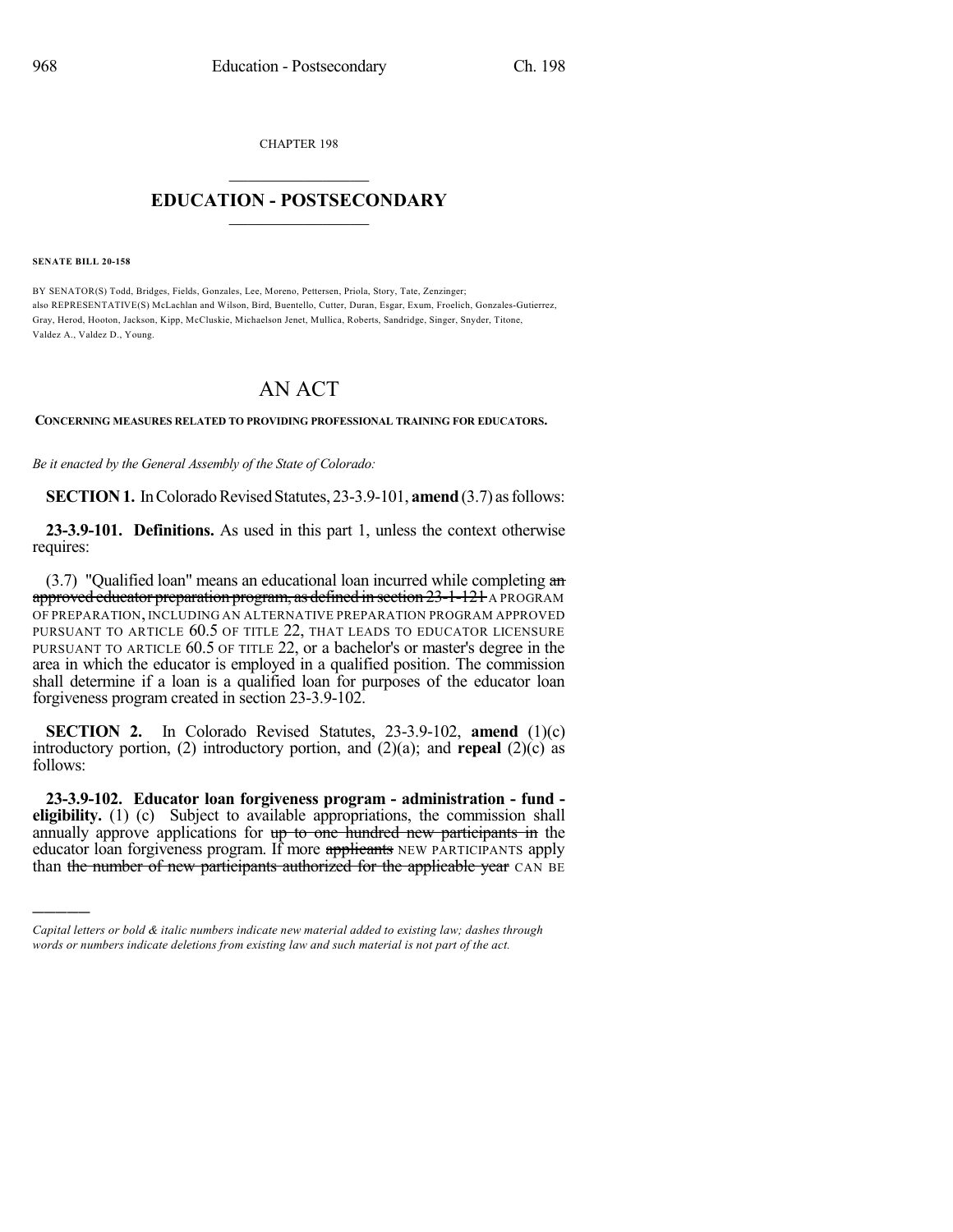APPROVED BASED ON THE MONEY AVAILABLE IN THE EDUCATOR LOAN FORGIVENESS FUND, the commission shall:

(2) In addition to any qualifications specified by the commission, to qualify for the educator loan forgiveness program, an educator shall MUST:

(a) Graduate from an approved educator preparation program, as defined in section 23-1-121, or, if the applicant is a special services provider, satisfy the special services provider preparation requirements for licensure A PROGRAM OF PREPARATION THAT LEADS TO EDUCATOR LICENSURE PURSUANT TO ARTICLE 60.5 OF TITLE 22:

(c) (I) Demonstrate professional competencies consistent with state board of education rules in the subject matter in which the educator obtains a qualified position; or

(II) Be fully qualified under a training program approved by a federal court or agency or the state department of education;

**SECTION 3.** In Colorado Revised Statutes, **amend** 23-76-104 as follows:

**23-76-104. Student teachersin rural areas- financial incentives.** (1) Subject to available appropriations, the department of higher education shall provide financial stipends annually, not to exceed four thousand dollars per student, to offset tuition costs for individuals in approved educator preparation programs who agree to student teach in a rural school or rural school district of the student teacher's choice. The financial stipends awarded should, to the extent practicable, include persons with disabilities and take into consideration the geographic, racial, and ethnic diversity of the state. Money for the stipends must be allocated from the department of higher education to the institution of higher education to be credited to the student's account AND DOES NOT CONSTITUTE STUDENT FINANCIAL ASSISTANCE. A student teacher who receives a financial stipend pursuant to this section must agree to work in a rural school or rural school district for at least two years, unless he or she can demonstrate extenuating circumstances that such employment would impose a hardship on him or her. If a recipient of a financial stipend awarded pursuant to this section does not accept an offer of employment to teach in a rural school or rural school district after the completion of his or her student teaching, he or she may, as determined by the department of education on a case-by-case basis, reimburse the department of higher education for two-thirds of the amount of the financial stipend that he or she received. If a recipient of a financial stipend awarded pursuant to this section accepts an offer of employment to teach in a rural school or rural school district but only teaches in a rural school or rural school district for one year and not the required two years, he or she may, as determined bythe department of education ona case-by-case basis,reimburse the department of higher education for one-third of the amount of the financial stipend he or she received.

(2) FOR THE 2020-21 FISCAL YEAR AND EACH FISCAL YEAR THEREAFTER, OF THE TOTAL AMOUNT APPROPRIATED TO FUND THE PROGRAMS DESCRIBED IN THIS ARTICLE 76 AND THE TEACHING FELLOWSHIP PROGRAMS DESCRIBED IN PART 3 OF ARTICLE 78 OF THIS TITLE 23,THE DEPARTMENT OF HIGHER EDUCATION SHALL ALLOCATE TO THE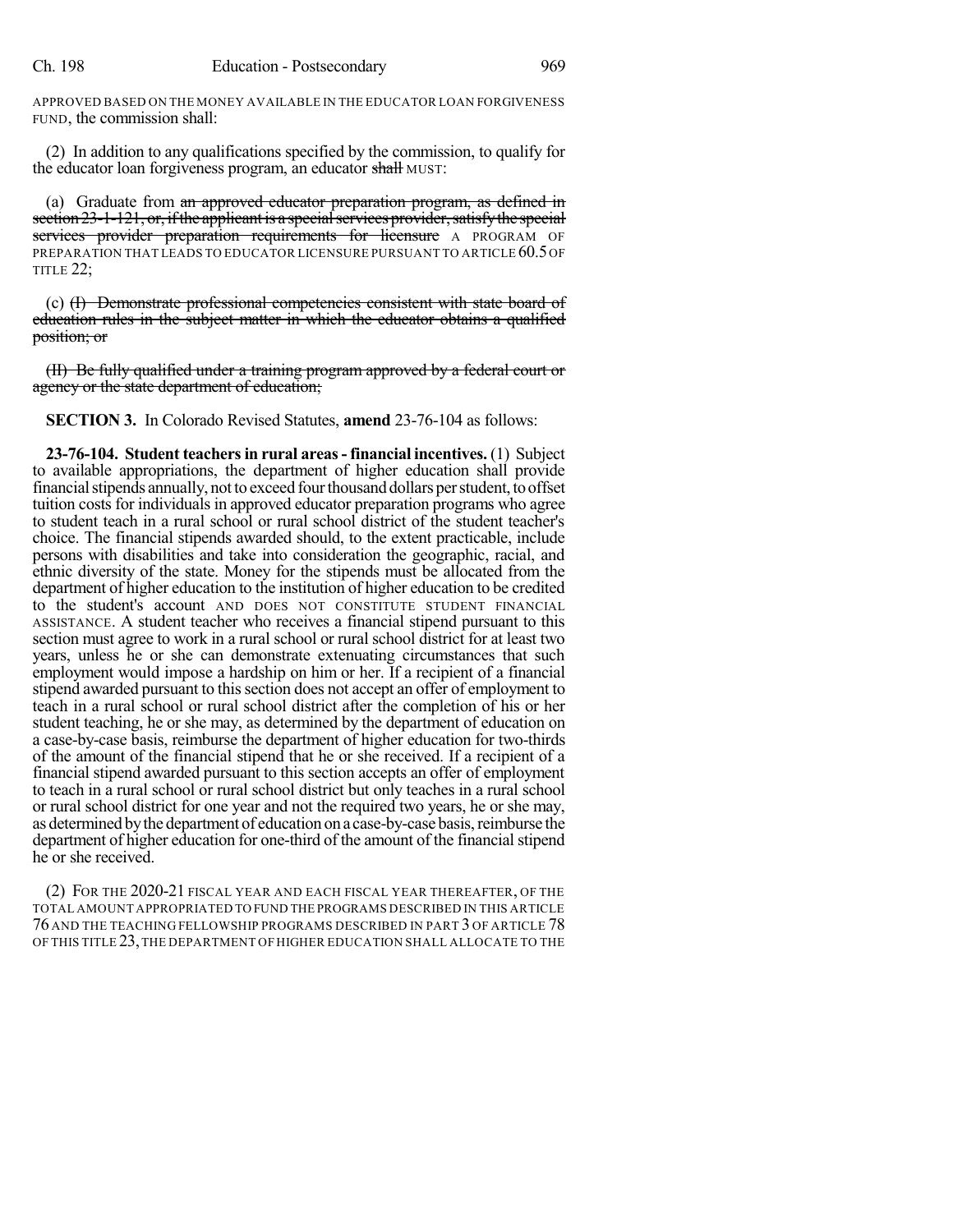STIPENDS DESCRIBED IN SUBSECTION (1) OF THIS SECTION TWENTY-FIVE PERCENT OF THE AMOUNT REMAINING AFTER THE TEACHING FELLOWSHIP PROGRAMS DESCRIBED IN PART 3 OF ARTICLE 78 OF THIS TITLE 23 ARE FULLY FUNDED FOR THE APPLICABLE FISCAL YEAR; EXCEPT THAT THE DEPARTMENT MAY ADJUST THE PERCENTAGE ALLOCATED BASED ON THE DEMAND FOR THE STIPENDS DESCRIBED IN SUBSECTION (1) OF THIS SECTION AND FOR THE STIPENDS DESCRIBED IN SECTION 23-76-106 AND ON INPUT RECEIVED FROM REPRESENTATIVES OF RURAL SCHOOLS OR SCHOOL DISTRICTS.

**SECTION 4.** In Colorado Revised Statutes, 23-76-106, **amend** (1)(c), (1)(d), and  $(2)$ ; and **add**  $(1)(e)$  and  $(5)$  as follows:

**23-76-106. Nationalboardcertifiedteacher stipends- concurrent enrollment stipends** - **continuing education stipends.** (1) The department of higher education shall annually provide financial stipends, not to exceed six thousand dollars each, to any:

(c) Teacher completing an alternative licensure program approved by the department of education pursuant to article 60.5 of title 22 that leads to initial licensure in the state of Colorado and full-time employment as a teacher in a rural school or school district that serves rural schools; or

(d) Individual seeking to complete the required course work leading to certification as a special services provider and employment in a rural school or school district that is providing services to rural schools; OR

(e) TEACHER WHO IS EMPLOYED BY A RURAL SCHOOL OR SCHOOL DISTRICT OR A RURAL BOARD OF COOPERATIVE SERVICES AND IS SEEKING AN ADDITIONAL LICENSE ENDORSEMENT OR A MASTER'S DEGREE TO MEET A FACULTY NEED OF THE RURAL SCHOOL, SCHOOL DISTRICT, OR BOARD OF COOPERATIVE SERVICES.

(2) The stipends may be used to offset application fees, evaluation costs, tuition costs, and any additional costs associated with obtaining initial licensure or in support of a teacher's or special services provider's professional development plan; except that the stipends may only be used to offset costs associated with an institution of higher education or an alternative licensure program that is approved by the state board of education. A STIPEND AWARDED PURSUANT TO THIS SECTION DOES NOT CONSTITUTE STUDENT FINANCIAL ASSISTANCE.

(5) (a) FOR THE 2020-21 FISCAL YEAR AND EACH FISCAL YEAR THEREAFTER, OF THE TOTAL AMOUNT APPROPRIATED TO FUND THE PROGRAMS DESCRIBED IN THIS ARTICLE 76 AND THE TEACHING FELLOWSHIP PROGRAMS DESCRIBED IN PART 3 OF ARTICLE 78 OF THIS TITLE 23, THE DEPARTMENT OF HIGHER EDUCATION SHALL ALLOCATE, OF THE AMOUNT REMAINING AFTER THE TEACHING FELLOWSHIP PROGRAMS DESCRIBED IN PART 3 OF ARTICLE 78 OF THIS TITLE 23 ARE FULLY FUNDED FOR THE APPLICABLE FISCAL YEAR:

(I) TWENTY-FIVE PERCENT TO THE STIPENDS DESCRIBED IN SUBSECTIONS  $(1)(a)$ ,  $(1)(b)$ , AND  $(1)(e)$  OF THIS SECTION; AND

(II) FIFTY PERCENT TO THE STIPENDS DESCRIBED IN SUBSECTION  $(1)(c)$  OF THIS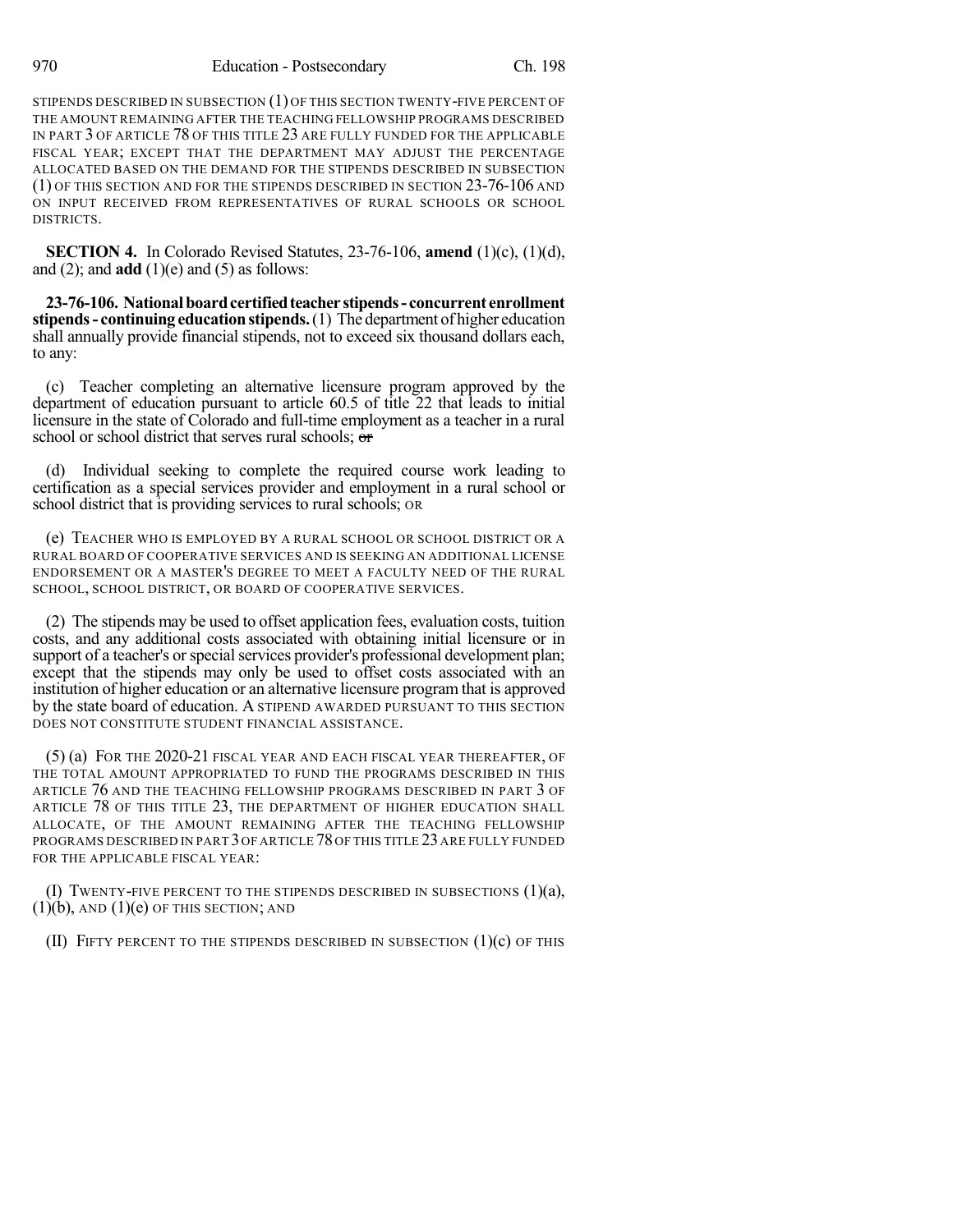SECTION.

(b) NOTWITHSTANDING THE PROVISIONS OF SUBSECTION  $(5)(a)$  OF THIS SECTION, THE DEPARTMENT MAY ADJUST THE PERCENTAGE ALLOCATIONS BASED ON THE DEMAND FOR THE STIPENDS DESCRIBED IN SUBSECTION (1)OF THIS SECTION AND FOR THE STIPENDS DESCRIBED IN SECTION 23-76-104 AND ON INPUT RECEIVED FROM REPRESENTATIVES OF RURAL SCHOOLS OR SCHOOL DISTRICTS. THE DEPARTMENT MAY DISTRIBUTE ANY AMOUNT REMAINING AFTER AWARDING STIPENDS FOR TEACHERS TO FUND THE STIPENDS DESCRIBED IN SUBSECTION  $(1)(d)$  OF THIS SECTION.

**SECTION 5.** In Colorado Revised Statutes, 23-78-303, **amend** (8) as follows:

**23-78-303. Definitions.** As used in this part 3, unless the context otherwise requires:

(8) "Stipend" means a teaching fellowship stipend distributed to a teaching fellow AS WAGES FOR EMPLOYMENT OR as state-based financial aid as provided in section 23-78-306.

**SECTION 6.** In Colorado Revised Statutes, 23-78-305, **amend** (2)(c)(II) and (3) as follows:

**23-78-305. Teaching fellowship program - agreements - requirements report.** (2) At a minimum, each agreement must describe the roles and expectations of the rural local education provider and the institution of higher education in implementing the program, including at a minimum:

(c) The commitment of the institution of higher education to:

(II) Disburse the stipend using the standard methods for allocating state-based financial aid OR AS WAGES FOR EMPLOYMENT, AS SELECTED BY THE TEACHING FELLOW PURSUANT TO SUBSECTION (3) OF THIS SECTION; and

(3) During the one-year teaching fellowship, each teaching fellow is expected to complete the approved educator preparation programin which he orshe is enrolled and any additional requirements for completing his or her postsecondary credential. EACH TEACHING FELLOW MUST CHOOSE WHETHER TO HAVE A STIPEND AWARDED AS STATE-BASED FINANCIAL AID OR AS WAGES FOR EMPLOYMENT.Each teaching fellow must commit to at least two full school years of employment by the rural local education provider following completion of the fellowship year if the teaching fellow receives an offer of employment from the rural local education provider for each of the two school years. A teaching fellow who receives offers of employment for both school years and does not complete the two full school years of employment must repay the amount received as a stipend during the fellowship year.

**SECTION 7.** In Colorado Revised Statutes, **amend** 23-78-306 as follows:

**23-78-306. Teaching fellowship stipends - amount - funding.** (1) Subject to available appropriations, up to one hundred teaching fellows per year, selected as provided in subsection (2) of this section, shall receive financial assistance in the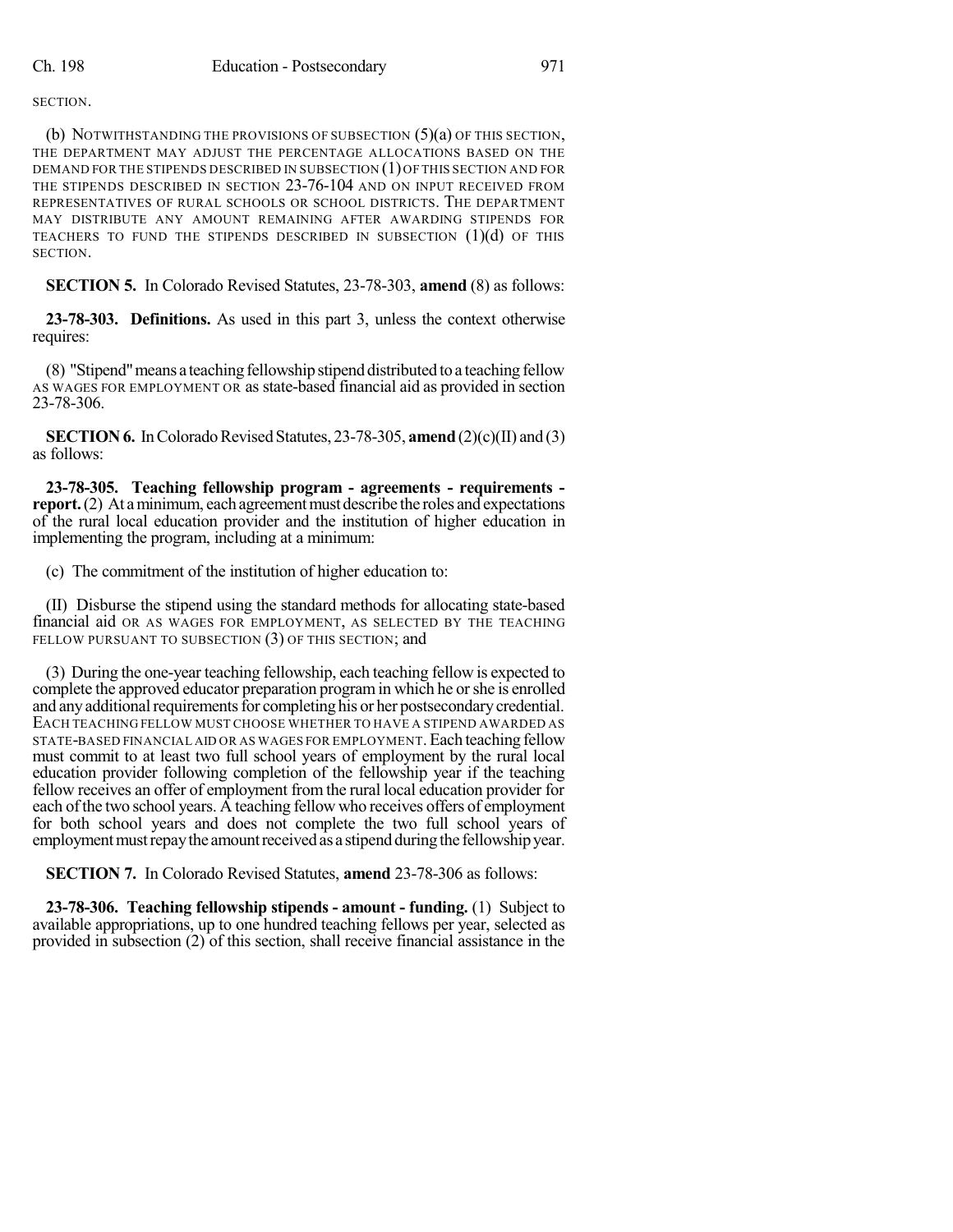form of a stipend in the amount of ten thousand dollars disbursed during the fellowship year. The stipend is As PROVIDED IN SECTION  $23-78-305$  (3), THE TEACHING FELLOW MUST CHOOSE WHETHER THE STIPEND IS AWARDED AS STATE-BASED FINANCIAL AID OR AS WAGES FOR EMPLOYMENT. IN EITHER CASE, THE STIPEND IS AWARDED WITHOUT REGARD TO NEED AND IS in addition to any other financial assistance that may be available to the teaching fellow. A teaching fellow may apply the stipend to pay the costs of attendance during the year in which he or she participates in the teaching fellowship program.

(2) The teaching fellowship stipends shall be paid fifty percent by the department of higher education as part of the state financial assistance program FROM THE AMOUNT APPROPRIATED FOR THIS PART 3 and fifty percent by the participating institution of higher education. as institutional financial assistance. An institution of higher education that participates in a teaching fellowship program shall notify the department of higher education of the enrollment of each student who enters into a teaching fellowship program. Based on the level of chronic hiring difficulty and financial need demonstrated by each participating rural local education provider, the department shall annually select up to one hundred students enrolled in teaching fellowship programs to receive the stipend and shall forward to the institution fifty percent of the amount of the stipend for each selected student. The institution shall provide the remaining fifty percent of the stipend and disburse one hundred percent of each stipend to the selected teaching fellows as provided in section 23-78-305  $(1)(e)$  SECTION 23-78-305 (2)(c).

(3) If, upon completion of a teaching fellowship program, a teaching fellow does not accept an offer of employment made by the participating rural local education provider, or does not complete two full school years of employment as required in section 23-78-305 (3), the teaching fellow must repay the amount received as a stipend during the teaching fellowship yearin accordance with terms established by the participating institution of higher education, and upon receipt of repayment the institution shall refund to the department of higher education the amount of the stipend. paid as state financial aid.

(4) The general assembly shall annually appropriate to the department of higher education the amount required to implement the teaching fellowship programs as provided in this part 3. Any unexpended and unencumbered money from an appropriation made for the purposes of this part 3 FOR A STATE FISCAL YEAR COMMENCING PRIOR TO JULY 1, 2020, remains available for expenditure by the department for the purposes of this part 3 AND FOR THE PURPOSES OF SECTIONS 23-76-104 AND 23-76-106 in the next fiscal year without further appropriation.

**SECTION 8.** In Colorado Revised Statutes, 23-1-121, **amend** (2), (4)(a)(I), (4)(a)(III), (4)(b), (4)(d), and (6); **repeal** (8); and **add** (4)(a)(I.5) as follows:

**23-1-121. Commission directive - approval of educator preparation programs- review - report.** (2) The commission shall adopt policies establishing the requirements for educator preparation programs offered by institutions of higher education. The department shall work in cooperation with the state board of education in developing the requirements for educator preparation programs. At a minimum, the requirements must ensure that each educator preparation program complies with section 23-1-125, is designed on a performance-based model, and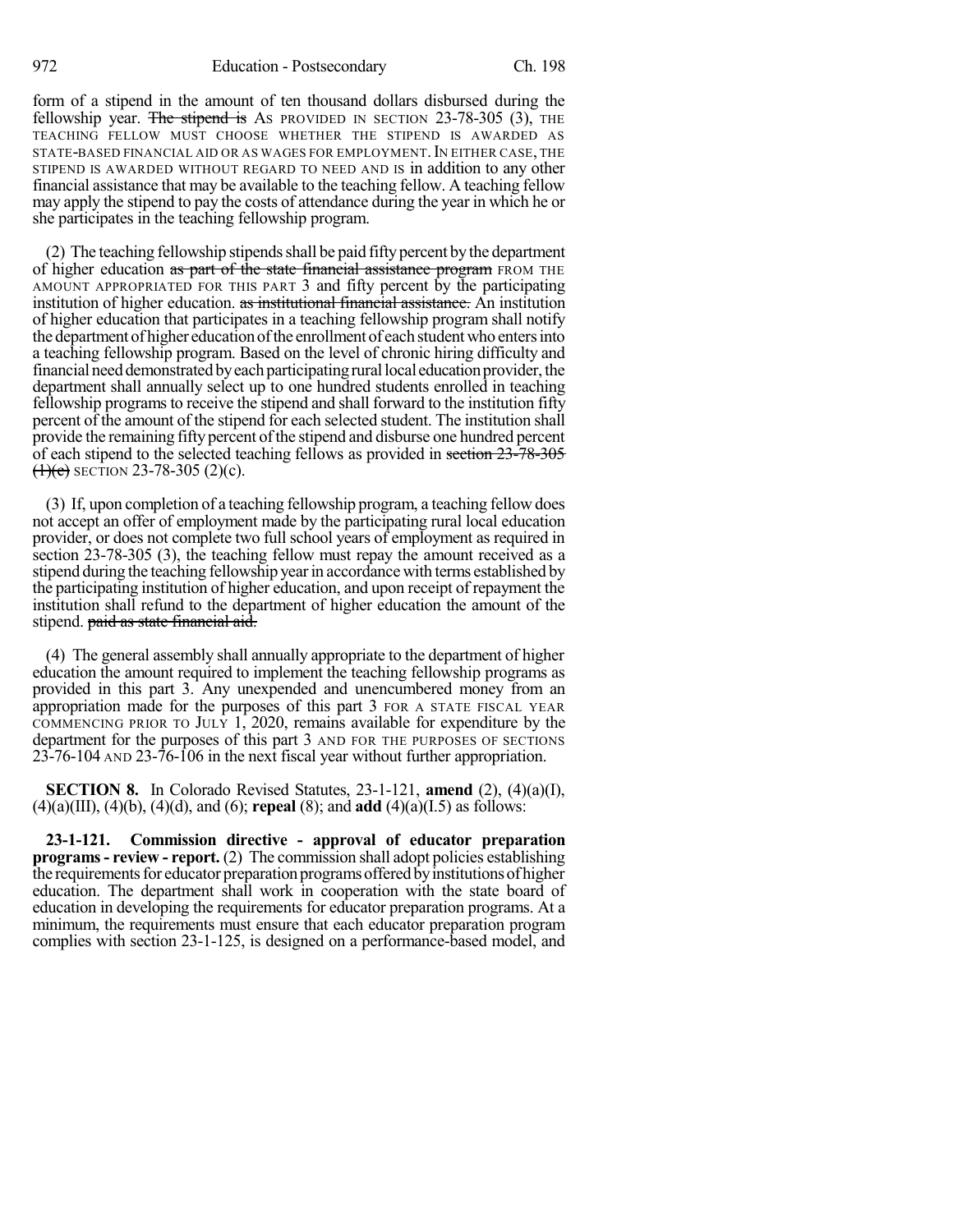includes:

(a) A comprehensive admission system that includes screening of a candidate's dispositions for the field in which he or she is seeking licensure, consideration of a candidate's academic preparation for entry into his or her desired endorsement area or areas, and preadmission advising for students who are considering becoming candidates. The department shall work in collaboration with the programs to define any dispositions considered to be appropriate for educators. PROGRAM DESIGN AROUND A SHARED VISION OF CANDIDATE PROFICIENCY AND PROFESSIONALISM THAT SUPPORTS DECISION MAKING ABOUT PARTNERSHIPS AND THE INTEGRATION OF CURRICULA, LEARNERS, AND COURSE WORK AND CLINICAL EXPERIENCES;

(b) Ongoing advising and screening of candidates by practicing educators or facultymembers MAPPING, PLANNING, DEVELOPMENT, ASSESSMENT, AND SUPPORT OF CANDIDATE PROFICIENCIES, INCLUDING CANDIDATES' DEEP UNDERSTANDING OF CONTENT KNOWLEDGE, PEDAGOGICAL KNOWLEDGE, THE CONTENT KNOWLEDGE REQUIRED FOR EDUCATING, AND THE DISPOSITIONS AND PROFESSIONAL QUALITIES NECESSARY TO BE SUCCESSFUL;

(c) Course work and field-based training that integrates theory and practice and educates candidates in the methodologies, practices, and procedures of standards-based education, as described in part  $10$  of article  $7$  of title  $22$ , C.R.S., and specifically in teaching to the state preschool through elementary and secondary education standards adopted pursuant to section 22-7-1005, C.R.S. WITH REGARD TO TEACHER AND PRINCIPAL PREPARATION PROGRAMS, COURSES THAT PROVIDE CONTENT KNOWLEDGE AS DESCRIBED IN PART 10 OF ARTICLE 7 OF TITLE 22, SPECIFICALLY IN TEACHING TO THE STATE PRESCHOOL THROUGH ELEMENTARY AND SECONDARY EDUCATION STANDARDS ADOPTED PURSUANT TO SECTION 22-7-1005;

(c.5) Course work that teaches teacher candidates the science of reading, including the foundational reading skills of phonemic awareness, phonics, vocabulary development, reading fluency including oral skills, and reading comprehension, and the skills and strategies to apply to ensure that every student learns to read. READING COURSE WORK AND FIELD PRACTICE OPPORTUNITIES MUST BE A SIGNIFICANT FOCUS FOR TEACHERS PREPARING FOR ENDORSEMENT IN ELEMENTARY, EARLY CHILDHOOD, OR SPECIAL EDUCATION.

(d) A requirement that each teacher candidate in an initial licensure program complete at least one full, continuous school year of supervised field-based experience that relates to predetermined learning standards and includes best practices; and, during the course of the preparation program, each principal and administrator candidate complete aminimumofthreehundredhours, andeachother advanced degree or add-on endorsement candidate complete an appropriate period, ofsupervisedfield-basedexperience thatrelatestopredeterminedlearningstandards and includes best practices and national norms related to the candidate's endorsement INTENTIONAL CLINICAL EXPERIENCE, EARLY AND THROUGHOUT PREPARATION, RELATING TO PREDETERMINED STATE CONTENT STANDARDS, WHICH EXPERIENCES AFFORD CANDIDATES MULTIPLE, INTENTIONAL EXPERIENCES TO LEARN FROM PRACTICE. CLINICAL EXPERIENCES MUST BE ALIGNED WITH PROGRAM CURRICULA SO THAT CANDIDATES DEVELOP PEDAGOGICAL SKILLS AND PEDAGOGICAL CONTENT KNOWLEDGE. TEACHER PREPARATION CANDIDATES MUST COMPLETE A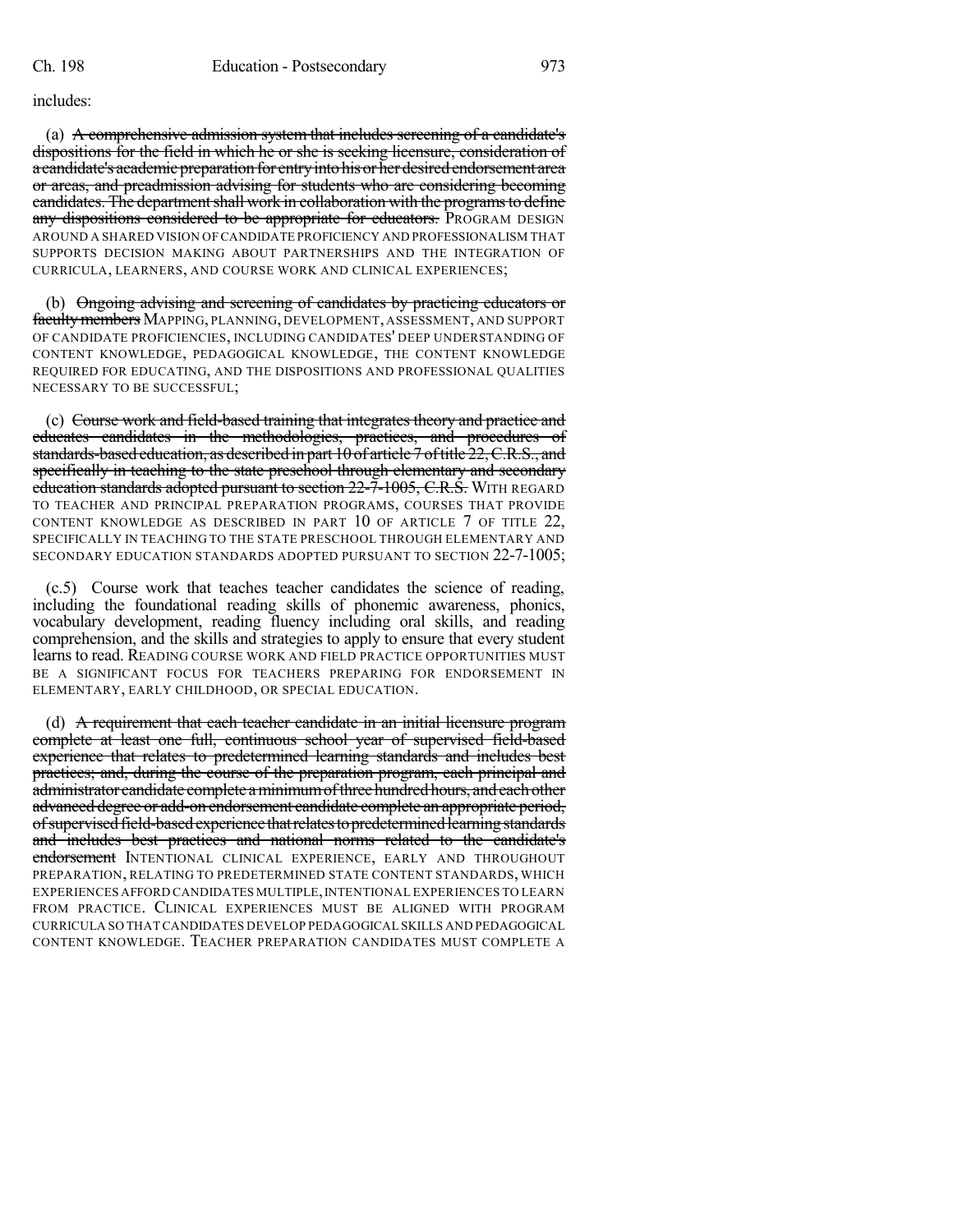MINIMUM OF EIGHT HUNDRED HOURS, AND PRINCIPAL AND ADMINISTRATOR CANDIDATES MUST COMPLETE A MINIMUM OF THREE HUNDRED HOURS, OF CLINICAL PRACTICE. A TEACHER CANDIDATE MUST COMPLETE THE HOURS OF CLINICAL PRACTICE WHILE ENROLLED IN AN APPROVED EDUCATOR PREPARATION PROGRAM; EXCEPT THAT A PROGRAM, AFTER REVIEW, MAY ACCEPT CLINICAL PRACTICE HOURS COMPLETED BEFORE ENROLLING IN THE PROGRAM. A MAJORITY OF THE CLINICAL PRACTICE HOURS MUST BE COMPLETED THROUGH A CONTINUOUS PLACEMENT. FOR EVERY ADDITIONAL ENDORSEMENT OR ADVANCED DEGREE, A CANDIDATE MUST COMPLETE AN APPROPRIATE PERIOD OF SUPERVISED FIELD EXPERIENCES THAT RELATE TO PREDETERMINED STANDARDS, INCLUDING BEST PRACTICES AND RELEVANT NATIONAL NORMS RELATED TO THE CANDIDATE'S ENDORSEMENTS.

(e) A requirement that each candidate, prior to graduation, must demonstrate the skills required for licensure, as specified by rule of the state board of education pursuant to section 22-2-109 (3),  $\overline{C.R.S.}$ , in the manner specified by rule of the state board;

(f) Comprehensive, ongoing assessment including evaluation of each candidate's subject matter and professional knowledge and ability to demonstrate skill in applying the professional knowledge base. A REQUIREMENT THAT PREPARATION PROGRAM FACULTY, TO IMPROVE THEIR WORK, MUST ENGAGE IN CONTINUOUS EVIDENCE-BASED CYCLES OF SELF-REFLECTION AND REVIEW REGARDINGTHE IMPACT OF THEIR PROGRAMS ON THEIR CANDIDATES' DEVELOPMENT THROUGHOUT THE PROGRAMS. THESE CYCLES MUST INCLUDE DATA ON CURRENT CANDIDATES THROUGHOUT THE PROGRAM AND AVAILABLE DATA ON PROGRAM COMPLETERS.

 $(4)(a)(I)$  The department, in conjunction with the department of education, shall review each educator preparation program offered by an institution of higher education as provided in paragraph  $\overline{(b)}$  of this subsection  $\overline{(4)}$  SUBSECTION  $\overline{(4)}$  OF THIS SECTION and shall establish a schedule forreviewof each educator preparation program that ensures each program is reviewed as provided in this section not more frequently than once every five years; EXCEPT THAT, IF A PROGRAM IS PLACED ON CONDITIONAL APPROVAL OR PROBATIONARY STATUS, THE PROGRAM MUST RECEIVE ADDITIONAL REVIEWS WITHIN THE FIVE-YEAR PERIOD, AS DETERMINED BY THE DEPARTMENT. REVIEWS OF OR DECISIONS MADE CONCERNING A PROGRAM AFTER IT IS PLACED ON CONDITIONAL APPROVAL OR PROBATIONARY STATUS DO NOT CHANGE THE DATE OF THE PROGRAM'S NEXT FIVE-YEAR REVIEW, AS DETERMINED BY THE DEPARTMENT.

 $(1.5)$  NOTWITHSTANDING THE PROVISIONS OF SUBSECTION  $(4)(a)(I)$  OF THIS SECTION TO THE CONTRARY, IF A NEW UNIT IS APPROVED AND OFFERS A NEW EDUCATOR PREPARATION PROGRAM, THE DEPARTMENT SHALL REVIEW THE NEW EDUCATOR PREPARATION PROGRAM NO SOONER THAN TWELVE MONTHS BUT NOT MORE THAN TWENTY-FOUR MONTHS AFTER THE NEW EDUCATOR PREPARATION PROGRAM IS INITIALLY APPROVED.

(III) An institution of higher education that chooses to offer a new educator preparation program or modify an existing program, either by significantly modifying the content, or modifying the geographic area in which the program is offered, FIELD EXPERIENCES, OR PROGRAM DELIVERY, shall submit the new or modified program to the department for review pursuant to this section. The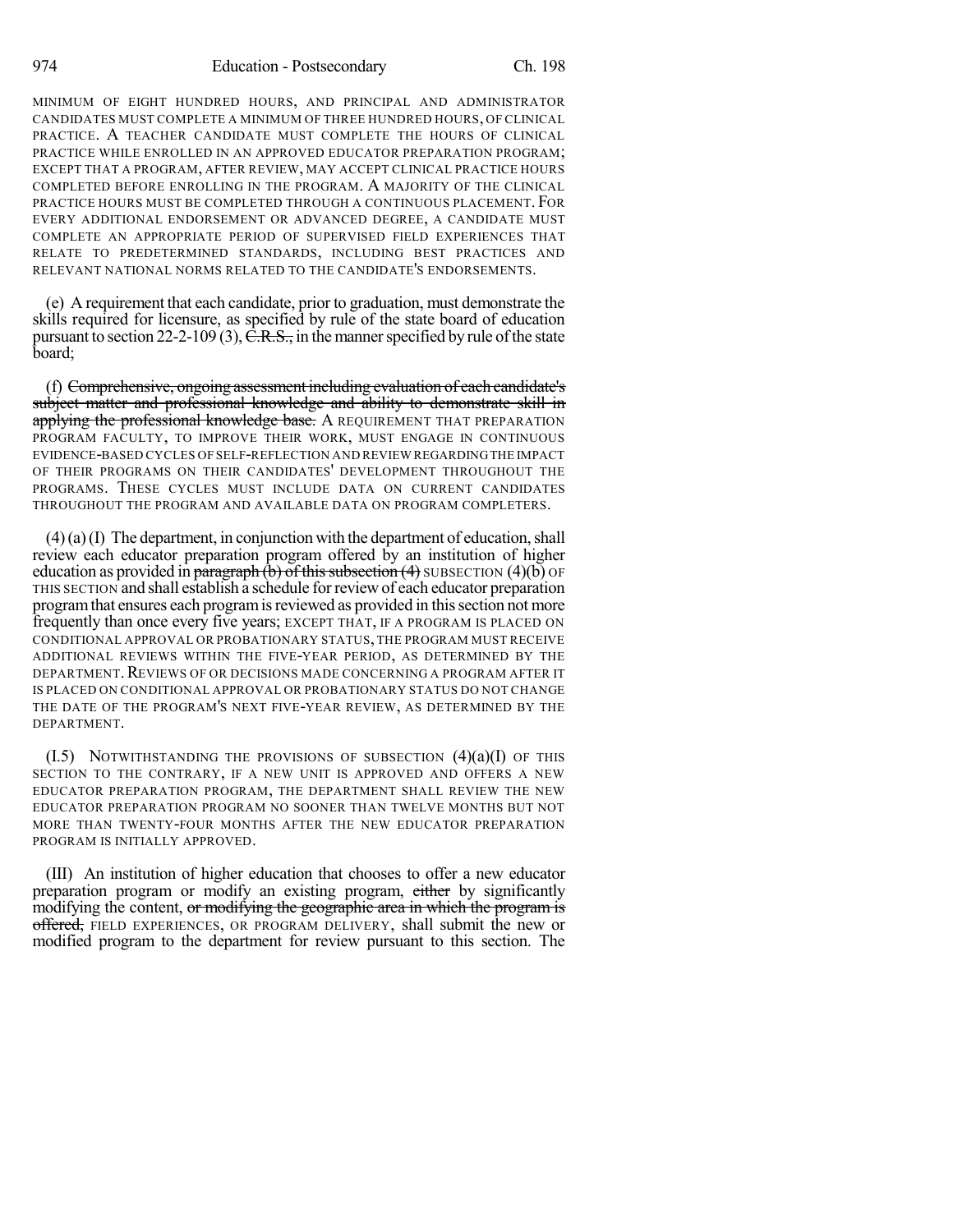commission shall adopt policies and procedures for the review of new and modified programs.

(b) Each program review conducted pursuant to  $\frac{\partial}{\partial x}$  paragraph (a) of this subsection  $(4)$  shall SUBSECTION  $(4)(a)$  OF THIS SECTION MUST ensure that the program meets the minimum requirements adopted pursuant to subsections (2) and (3) of this section and the requirements of section 23-1-108 and any policies adopted pursuant thereto. In determining whether to initially approve or continue the approval of an educator preparation program, the commission shall consider any recommendations made by the state board of education pursuant to section  $22-2-109$  (5)  $C.R.S.,$ concerning the effectiveness of the program content. If the state board of education recommends that a program not be approved OR BE PLACED ON CONDITIONAL APPROVAL OR PROBATION, the commission shall follow the recommendation by refusing initial approval of the program, PLACING THE PROGRAM ON CONDITIONAL APPROVAL, or placing the program on probation.

(d) (I) Following review of an educator preparation program, if the commission determines that the program does not meet the requirements specified in paragraph (b) of this subsection  $(4)$  SUBSECTION  $(4)(b)$  OF THIS SECTION, it shall GRANT THE PROGRAM CONDITIONAL APPROVAL, place the program on probation, OR TERMINATE THE PROGRAM. The commission shall adopt policies specifying the procedures for placing a program on probation and for subsequently terminating a program CONDITIONAL APPROVAL, PLACING A PROGRAM ON PROBATION, AND TERMINATING A PROGRAM, including a procedure for appeal; THE LENGTH OF TIME THAT A PROGRAM MAY REMAIN ON CONDITIONAL APPROVAL OR PROBATION; AND THE PROCESS BY WHICH THE LEVEL OF APPROVAL OF A PROGRAM IS REVIEWED AND CHANGED.

(II) APROGRAM THAT THE COMMISSION PLACES ON CONDITIONAL APPROVAL MAY CONTINUE TO ACCEPT NEW STUDENTS. A program that is placed THE COMMISSION PLACES on probation shall MUST not accept new students until the commission removes the program from probationary status.

(III) If the commission determinesthat termination of the approval of a program is necessary, the program shall MUST be terminated within four years after said THE determination.

(IV) If the commission places a program on CONDITIONAL APPROVAL OR probation based on the recommendation of the state board of education, the commission shall consult with the state board of education in determining AS PROVIDED IN SUBSECTION  $(4)(d)(II)$  OR  $(4)(d)(III)$  OF THIS SECTION whether the program should SUBSEQUENTLY be reapproved, or whether approval should be CONDITIONALLY APPROVED, PLACED ON PROBATION, OR terminated.

 $(6)$  The department shall annually prepare a report concerning the enrollment in, graduation rates from, and effectiveness of the review of educator preparation programs authorized bythe commission.In addition the reportshall include data on the outcomes of graduates of educator preparation programs pursuant to section 22-2-112 (1)(q).  $C.R.S.$  The report shall also state the percentage of educator candidates graduating from each program during the preceding twelve months that WHO applied for and received an initial license pursuant to section 22-60.5-201,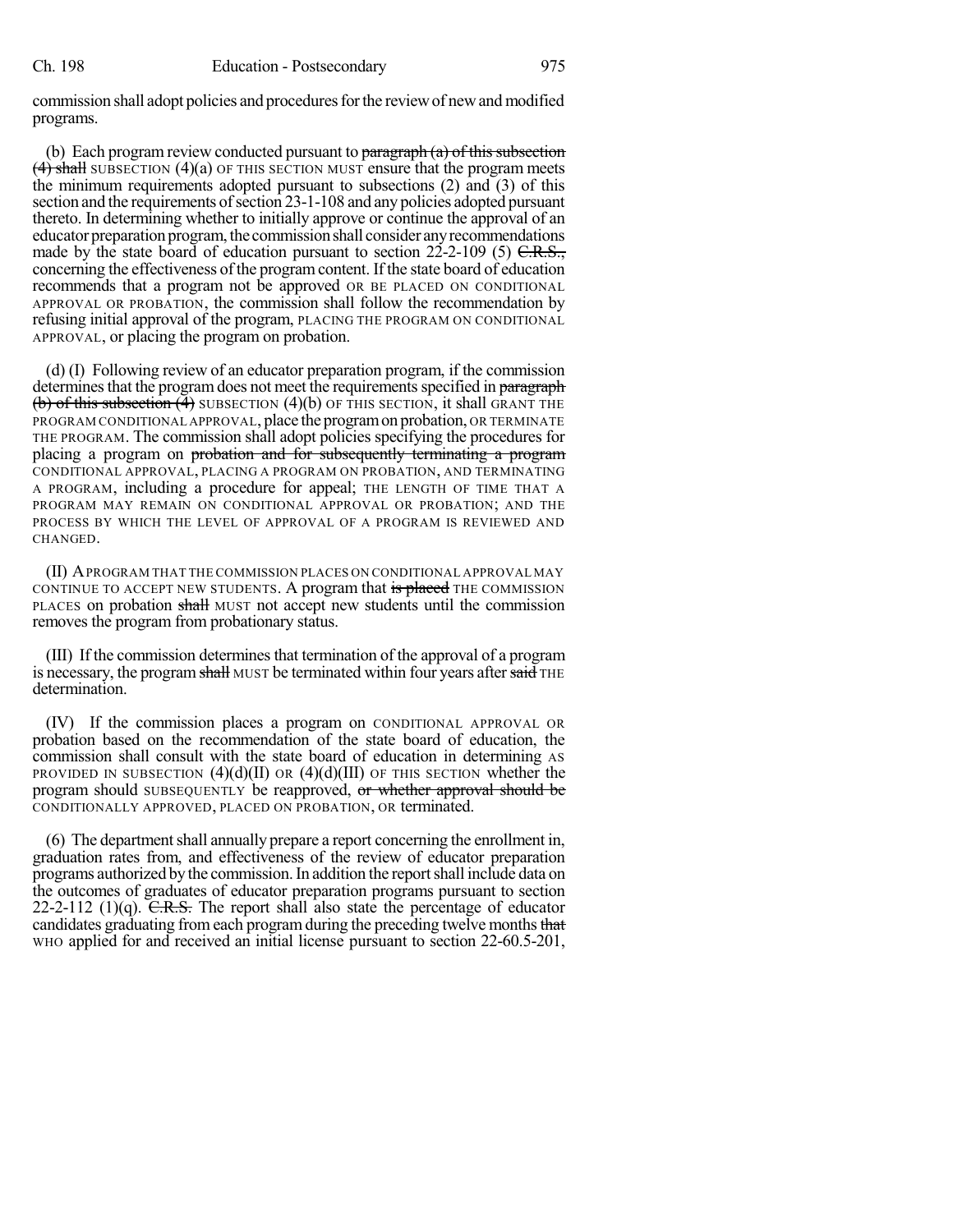C.R.S., and the percentage of the graduates who passed the assessments administered pursuant to section 22-60.5-203. C.R.S. For purposes of completing the report required pursuant to this subsection (6), the department of higher education and the department of education shall share any relevant data that complies with state and federal regulations with the other agency. The department shall provide notice to the education committees of the senate and the house of representatives, or any successor committees, that the report is available to the members of the committees upon request. NOTWITHSTANDING THE REQUIREMENT IN SECTION  $24$ -1-136 (11)(a)(I), the requirement to submit the report REQUIRED IN THIS SUBSECTION (6) CONTINUES INDEFINITELY.

 $(8)$  On or before December 30, 2013, the commission shall review the provisions of thissection and any associated commission policies and make recommendations for a new system to review, evaluate, and assist educator preparation programs regarding the requirements of Senate Bill 08-212, enacted in 2008, Senate Bill 10-191, enacted in 2010, House Bill 09-1065, enacted in 2009, Senate Bill 10-036, enacted in 2010, Senate Bill 11-245, enacted in 2011, and any laws pertaining to educator preparation programs enacted in 2013.

**SECTION 9.** In Colorado Revised Statutes, **add** 23-1-121.2 as follows:

**23-1-121.2. Department directive - educator preparation pathways- public information.** BY OCTOBER 1, 2020, THE DEPARTMENT SHALL POST ON THE DEPARTMENT WEBSITE A DESCRIPTION OF EACH OF THE EXISTING PROGRAMS AND PATHWAYS THAT LEAD TO TEACHER LICENSURE,INCLUDING ALTERNATIVE TEACHER PREPARATION PROGRAMS APPROVED PURSUANT TO ARTICLE 60.5 OF TITLE 22, TEACHER PREPARATION PROGRAMS APPROVED PURSUANT TO SECTION 23-1-121, TEACHER RESIDENCY PROGRAMS, STUDENT TEACHER PROGRAMS, CONCURRENT ENROLLMENT PROGRAMS,TEACHER CADET PROGRAMS,GROW YOUR OWN EDUCATOR PROGRAMS ESTABLISHED PURSUANT TO SECTION 22-60.5-208.5,PROGRAMS FUNDED THROUGH THE COLLABORATIVE EDUCATOR PREPARATION GRANT PROGRAM CREATED IN SECTION 23-78-203, AND THE TEACHING FELLOWSHIP PROGRAMS CREATED PURSUANT TO PART 3 OF ARTICLE 78 OF THIS TITLE 23. THE DEPARTMENT SHALL ANNUALLY UPDATE THE DESCRIPTIONS OF PROGRAMS AND PATHWAYS.

**SECTION 10.** In Colorado Revised Statutes, 22-2-109, **amend** (5)(a) as follows:

**22-2-109. State board of education - additional duties - teacher standards principal standards.** (5) (a) The state board shall review the content of educator preparation programs offered by institutions of higher education within the state. Such review shall MUST be designed to ensure that the content of each program is designed and implemented in a manner that will enable a candidate to meet the requirements specified by the state board pursuant to subsection (3) of this section and the requirements for licensure endorsement adopted by rule of the state board pursuant to section 22-60.5-106. The state board shall recommend to the Colorado commission on higher education that a program BE PLACED ON CONDITIONAL APPROVAL, BE PLACED ON PROBATION, OR not be approved pursuant to section  $23-1-121$  C.R.S., if it determines that the program content does not meet the requirements specified in subsection (3) of this section or the endorsement requirements.